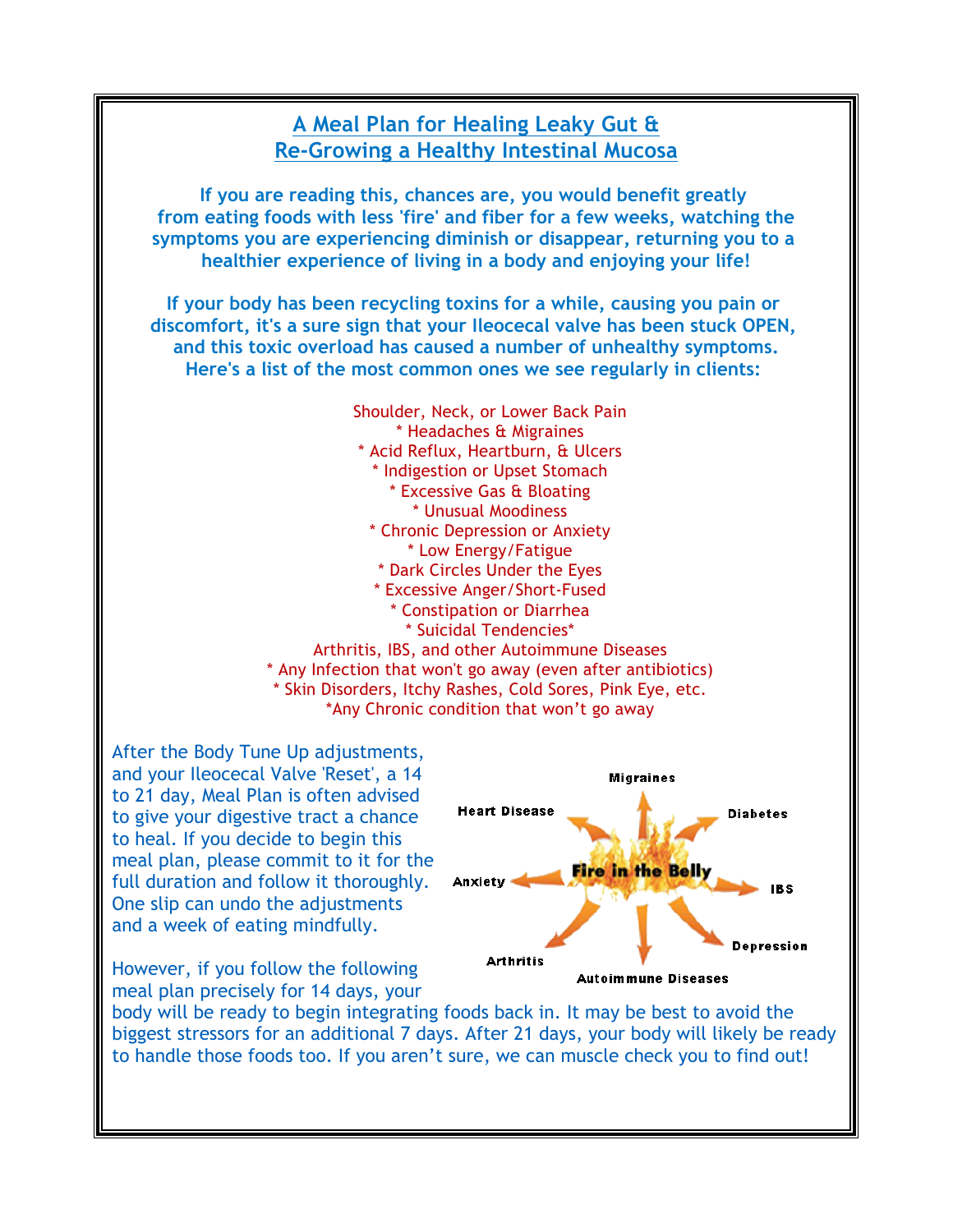# Foods to EAT

You will be eating simple, gentle foods that are easy on your digestive tract. This will allow your colon's mucous membrane to heal. Although it may seem limiting at first, we have found creative ways to make delicious meals from these ingredients. You may even notice your taste buds becoming more sensitive and appreciative of simpler tastes.



Fruits & Veggies (Organic when possible)

- **Lots of Leafy Greens**: Kale, Spinach, Collards, Chard (Ideally 1 bushel per day)
- Soft-Cooked Veggies, Roots, Squashes, Potatoes (Russet Potatoes and Sweet Potatoes/Yams must be peeled to reduce fiber)
- Soft-Cooked, Low-Acid Fruits: Bananas, Pears, Peaches, Apples (must be peeled to reduce fiber) – Try making big pots of apple sauce or fruit compote

Protein (Sourced from Local Organic Vendors when possible

- Eggs
- Tofu or Tempeh (make sure there are no added spices in the ingredient list)
- Plain Yogurt or Cottage Cheese Other forms of dairy such as milk are ok in moderation
- Alternative Dairy Products: Coconut, soy, etc.
- Meat: Fish, Chicken, Turkey, Beef  $\sim$  BONE BROTH is especially healing  $\sim$   $\sim$

### Spices & Flavor

- Salt (Choose organic options such as Himalayan or Sea Salt)
- Cooked herbs (Basil, Oregano, Thyme, Sage, Rosemary, etc.)
- OILS: Coconut oil, olive oil, sesame oil, etc. are important in this meal plan as they keep your digestion regular
- Udo's Omega 3-6-9 Oils (or similar product)
- Nutritional Yeast
- Bragg's Liquid Aminos or Coconut Aminos
- Maple Syrup, Honey, and other natural sweeteners

### Drinks

- Lots of Water: Ideally filtered/purified
- Herbal Teas: Non-caffeinated (try to avoid ginger)
- Heated Fruit Smoothies (A recent addition after Sara, who was unwilling to give up her banana-coconut milk smoothies, realized she could just heat them up)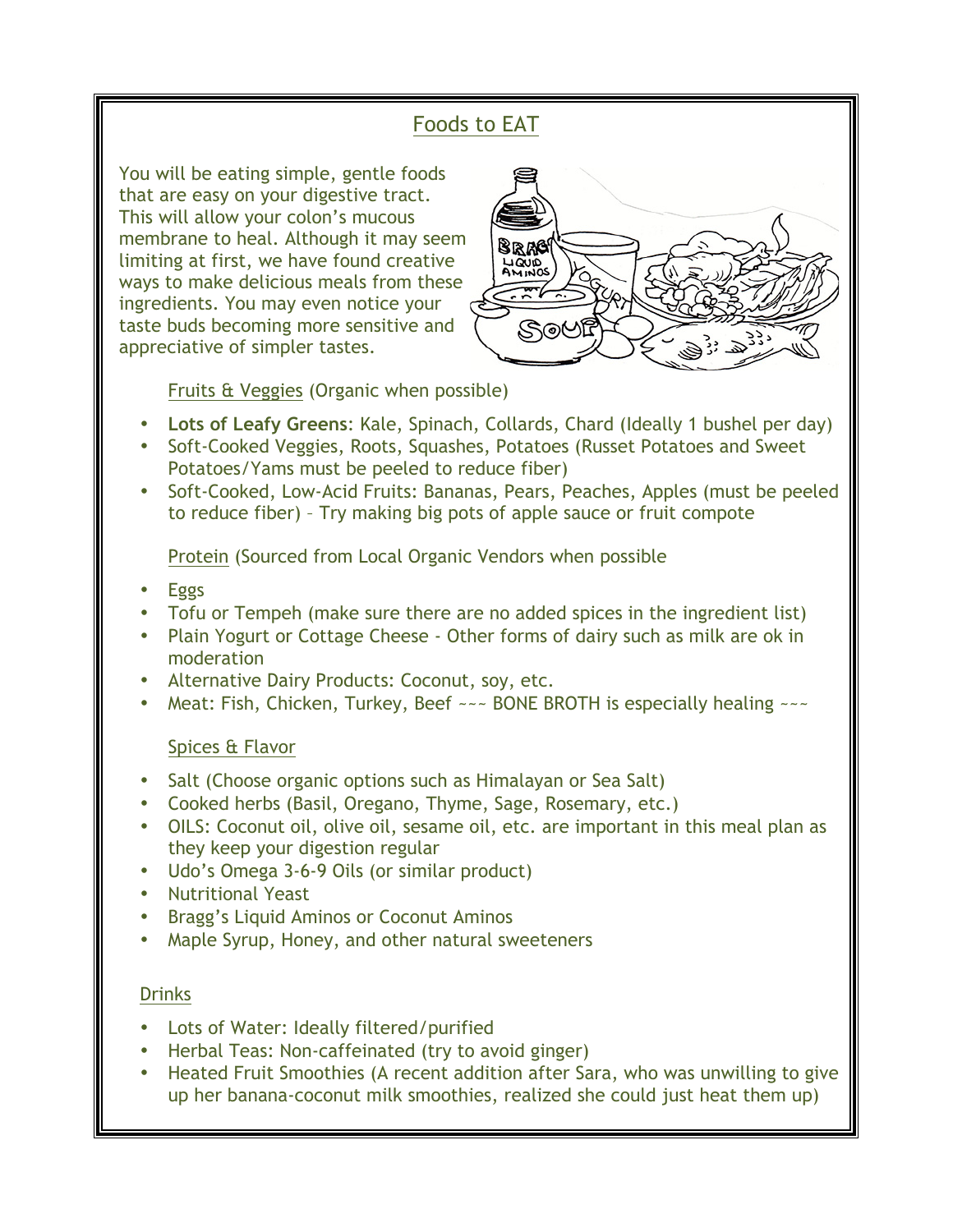## Foods to AVOID

You will be avoiding foods that are fiery (spicy), fibrous (corrosive), crunchy, or raw – anything that puts stress on your digestive tract will risk blowing your valves open again and compromising your colon's mucosa while it is still healing.



### The Big Guns

- Caffeine: Coffee (even decaf), Black/Green Tea, Yerba Maté, Chocolate
- Alcohol of any kind (often including tinctures test each one or don't do it)
- Hot Spices: Black/Red Pepper, Curry, Cayenne, Paprika, Cinnamon, Cloves, etc.
- Garlic, Onion, and Ginger (even cooked or powdered)
- Vinegar, Hot Sauce, Mustards, Mayo, Most Sauces/Condiments in restaurants or stores (because they have pepper, garlic, onion, ginger, vinegar, etc. in them)
- Fermented Foods: Kimchi, Kombucha, Miso, Tamari, etc.
- Nuts and Seeds of any kind (including nut/seed butter)
- Crunchy Snacks: Popcorn, Chips, Granola, etc.
- Acidic Fruits and their Juices: Lemons, Limes, Oranges, Grapefruits, etc.
- Bread or Grains of any kind: Wheat, Rice, Oats, Pasta, Seitan, Quinoa
- Legumes: All beans, etc.
- Raw fruits, veggies, and herbs and Fruit/Veggie Juices
- PROCESSED FOODS: Chemicals, pesticides, processed foods and refined sugars are best avoided during a period of healing.

Basically, if it's not listed on the first page, DON'T DO IT!

REMEMBER THE PROVERB: WHEN IN DOUBT, LEAVE IT OUT!

After 14 or 21 days when you begin reintegrating foods, start with the items at the bottom of the list first, such as salads, raw fruit, and quinoa. When you begin reintegrating the higher-stress foods at the top, keep your portion size small (ex. start with one cup of coffee a day, instead of three). Be gentle on your newly healed gut.

\*A note on probiotics: Friendly bacteria live in the mucosa of the colon. You are on this meal plan because your mucosa has been compromised. Therefore, the good bacteria have no home and will likely be eliminated as waste. While you might notice a short-term effect, taking probiotics is unlikely to have much lasting benefit until the mucosa is healed. However, after a week of rebuilding colon lining, it is great to begin taking probiotics to regrow the healthy bacteria cultures in your gut.